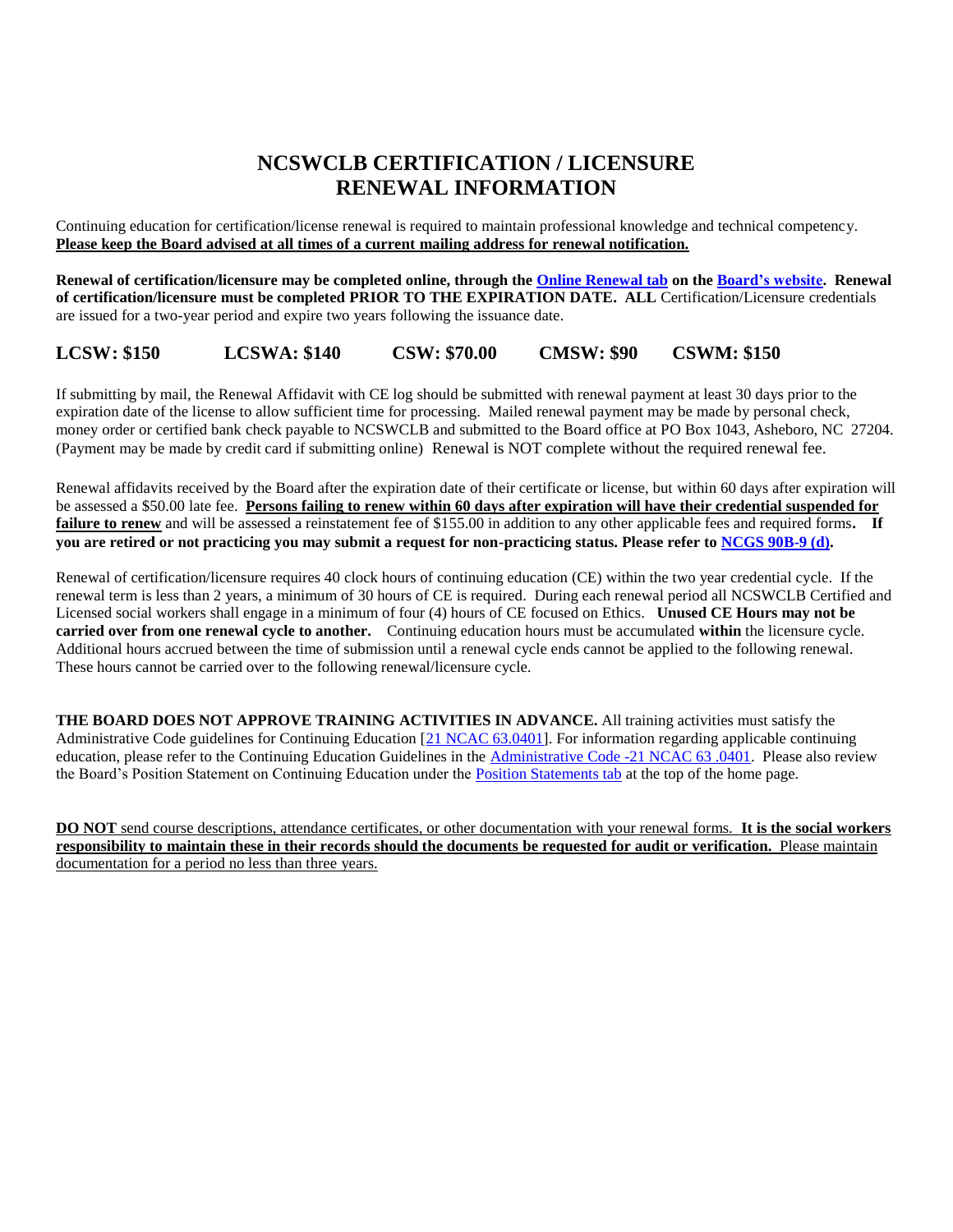NORTH CAROLINA SOCIAL WORK CERTIFICATION AND LICENSURE BOARD



Post Office Box 1043 Asheboro, North Carolina 27204 Phone (336) 625-1679 Fax (336) 625-4246

www.ncswboard.gov

#### **PART I: RENEWAL AFFIDAVIT FOR ALL LEVELS Please affirm by initialing each statement then sign and date below.**

\_\_\_\_\_\_I affirm/certify that I have engaged in at least 40 hours of continuing education activities in the preceding 24 months in compliance with the NCSWCLB renewal standard for continuing education. (30 hours if renewal term is less than 2 years).

\_\_\_\_\_\_I affirm that I have engaged in at least 4 hours of continuing education focused on ethics related to social work practice and ethical decision making in the preceding certificate/license cycle.

\_\_\_\_\_\_I affirm that my ability to perform my professional responsibilities is not impaired in any way or by the use of alcohol, prescription or non-prescription drugs, or other controlled substances.

\_\_\_\_\_\_I affirm that I have not been convicted of a crime since my last renewal except as explained in the attached page (if necessary). (Please include a certified copy of any court records or statement of any current charges that may be pending against you before any court, Board, agency, or professional organization).

\_\_\_\_\_\_I affirm that I have reviewed [North Carolina General Statute GS90B,](https://ncswboard.gov/statute/) the "Social Work Certification and Licensure Act"; **and** [Title 21, Chapter 63 of the North Carolina Administrative Code,](https://ncswboard.gov/administrative-codes/) including the Administrative Rules, Ethical Guidelines, and Disciplinary Procedures, and hereby agree to comply fully with them (available at [www.ncswboard.gov\)](http://www.ncswboard.gov/).

### \_\_\_\_\_\_**I affirm that I have not violated any of the North Carolina Social Work Certification and Licensure Board**  *Ethical* **Guidelines.**

\_\_\_\_\_\_I understand that renewal of my certification/license is subject to a Continuing Education audit which will require me to verify the trainings I attended and submitted for renewal; and I hereby agree to comply fully with the Board's audit request.

\_\_\_\_\_\_I affirm that all information submitted by me or at my request is accurate, and I give permission to the North Carolina Social Work Certification and Licensure Board to verify and /or further investigate any such information, as it may deem appropriate. I understand that any material omission or misrepresentation in my submission shall be grounds for the *immediate action by the Board against my certification/licensure.*

| <b>Printed Name</b>                                                  | <b>Signature</b>   | Date                          |  |  |
|----------------------------------------------------------------------|--------------------|-------------------------------|--|--|
| Home Address (Street, City, State, Zip)<br>Check here if new address |                    | <b>NC County of residence</b> |  |  |
| <b>Employer</b>                                                      |                    | <b>Work Phone#</b>            |  |  |
| License #                                                            | Last four of $SS#$ | <b>Home Phone#</b>            |  |  |
| <b>Preferred Email Address</b>                                       |                    | Cell Phone #                  |  |  |

**(Please complete Part II & Public Notice Statement)**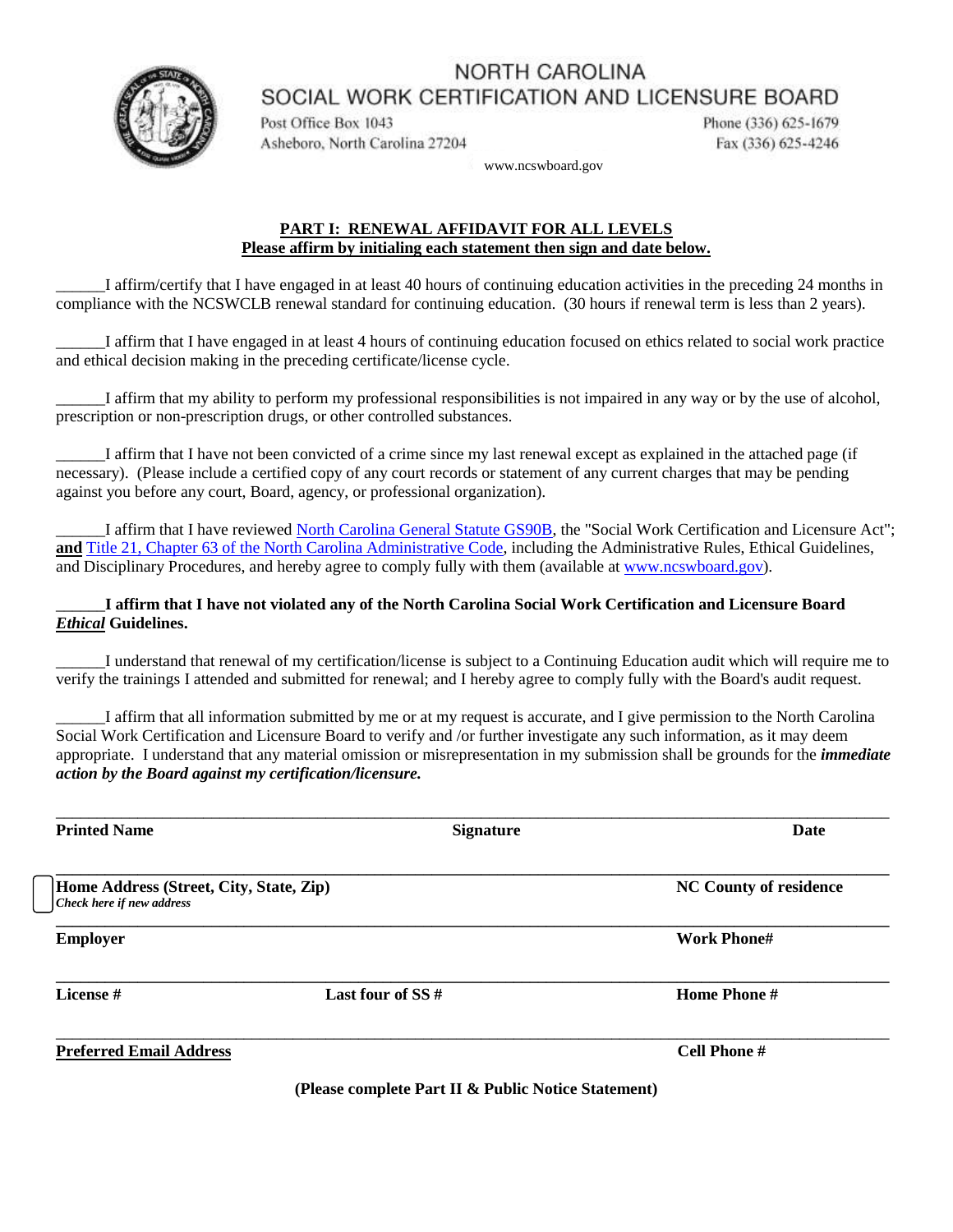### **PART II: CONTINUING EDUCATION LOG**

**Please list all courses and check where applicable, the appropriate column for Ethics or Online Learning. Total CE hours should be 40 with 4 in Ethics and no more than 20 hours of Distance Learning. PLEASE MAKE SURE TO TOTAL YOUR HOURS TO HELP EXPEDITE PROCESSING.**

**You may duplicate this form or attach your own if necessary. Please sign and date all attachments.**

| <b>DATE</b> | <b>COURSE TITLE</b> | <b>ATTENDED</b> | $\overline{\mathsf{M}}$ ONLINE | $\sum_{\text{ETHICS}}$       | <b>HOURS</b> |
|-------------|---------------------|-----------------|--------------------------------|------------------------------|--------------|
|             |                     |                 |                                |                              |              |
|             |                     |                 |                                |                              |              |
|             |                     |                 |                                |                              |              |
|             |                     |                 |                                |                              |              |
|             |                     |                 |                                |                              |              |
|             |                     |                 |                                |                              |              |
|             |                     |                 |                                |                              |              |
|             |                     |                 |                                |                              |              |
|             |                     |                 |                                |                              |              |
|             |                     |                 |                                |                              |              |
|             |                     |                 |                                |                              |              |
|             |                     |                 |                                |                              |              |
|             |                     |                 |                                |                              |              |
|             |                     |                 |                                |                              |              |
|             |                     |                 |                                |                              |              |
|             |                     |                 |                                |                              |              |
|             |                     |                 |                                |                              |              |
|             |                     |                 |                                |                              |              |
|             |                     |                 |                                |                              |              |
|             |                     |                 |                                |                              |              |
|             |                     |                 |                                |                              |              |
|             |                     |                 |                                |                              |              |
|             |                     |                 |                                |                              |              |
|             |                     |                 |                                |                              |              |
|             |                     |                 |                                |                              |              |
|             |                     |                 |                                |                              |              |
|             |                     |                 |                                |                              |              |
|             |                     |                 |                                |                              |              |
|             |                     |                 |                                | <b>TOTAL</b><br><b>HOURS</b> |              |

**PRINTED NAME LICENSE #**

**\_\_\_\_\_\_\_\_\_\_\_\_\_\_\_\_\_\_\_\_\_\_\_\_\_\_\_\_\_\_\_\_\_\_\_ \_\_\_\_\_\_\_\_\_\_\_\_\_\_\_**

**\_\_\_\_\_\_\_\_\_\_\_\_\_\_\_\_\_\_\_\_\_\_\_\_\_\_\_\_\_\_\_\_\_\_\_ \_\_\_\_\_\_\_\_\_\_\_\_\_\_\_\_** 

**SIGNATURE DATE**